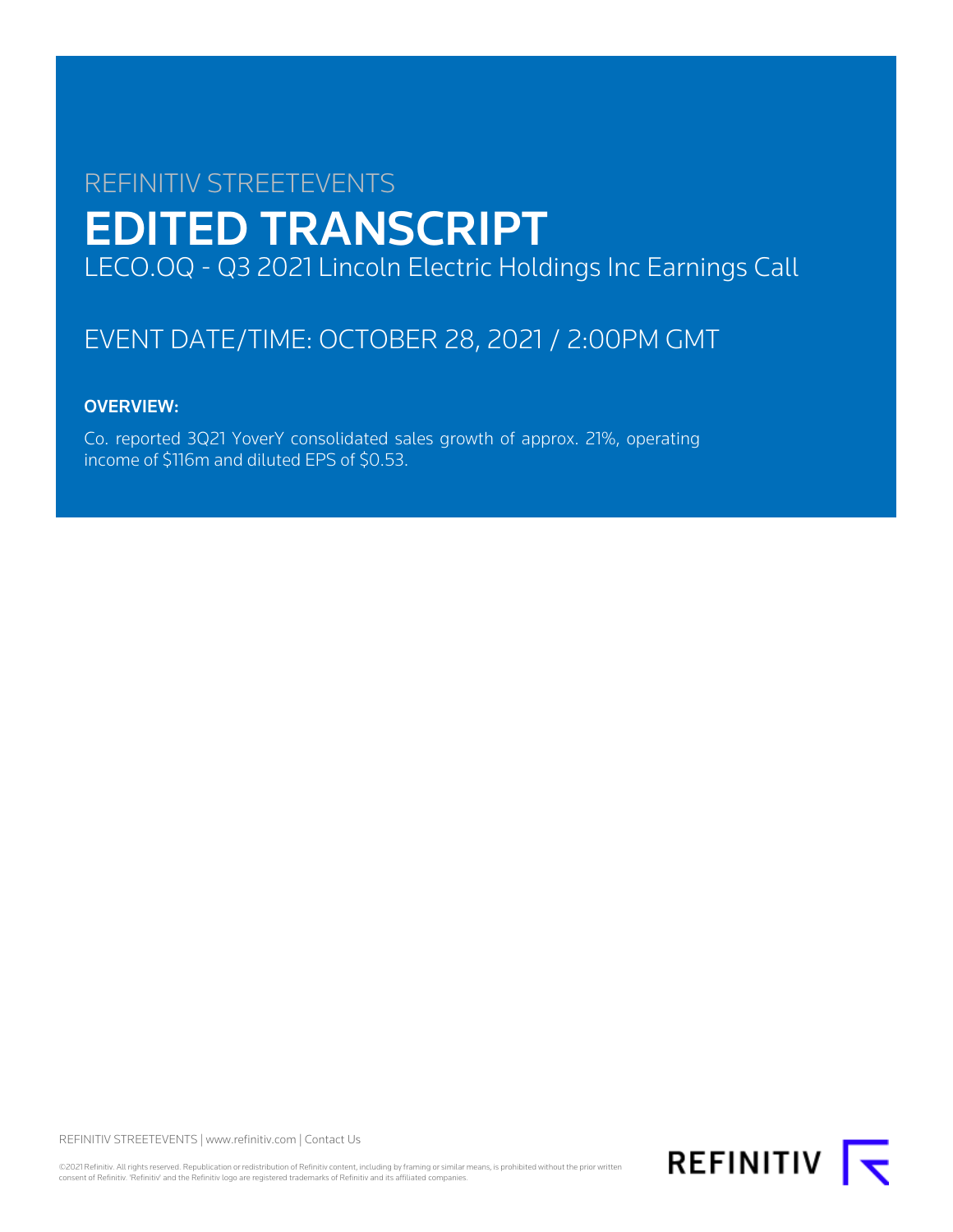### **CORPORATE PARTICIPANTS**

**[Amanda H. Butler](#page-1-0)** Lincoln Electric Holdings, Inc. - VP of IR & Communications **[Christopher L. Mapes](#page-1-1)** Lincoln Electric Holdings, Inc. - Chairman, President & CEO **[Gabriel Bruno](#page-3-0)** Lincoln Electric Holdings, Inc. - Executive VP, CFO & Treasurer

### **CONFERENCE CALL PARTICIPANTS**

**[Bryan Francis Blair](#page-4-0)** Oppenheimer & Co. Inc., Research Division - Director & Senior Analyst **[Dillon Gerard Cumming](#page-5-0)** Morgan Stanley, Research Division - Research Associate **[Robert Stephen Barger](#page-7-0)** KeyBanc Capital Markets Inc., Research Division - MD & Equity Research Analyst

### **PRESENTATION**

#### **Operator**

Greetings, and welcome to the Lincoln Electric 2021 Third Quarter Financial Results Conference Call. (Operator Instructions) And this call is being recorded.

<span id="page-1-0"></span>It is my pleasure to introduce your host, Amanda Butler, Vice President of Investor Relations and Communications. Thank you. You may begin.

### **Amanda H. Butler** - Lincoln Electric Holdings, Inc. - VP of IR & Communications

Thank you, Angelica, and good morning, everyone. Welcome to Lincoln Electric's Third Quarter 2021 Conference call. We released our financial results earlier today, and you can find our release as an attachment to this call's slide presentation as well as on the Lincoln Electric website at lincolnelectric.com in the Investor Relations section.

Joining me on the call today is Chris Mapes, Lincoln's Chairman, President and Chief Executive Officer; and Gabe Bruno, our Chief Financial Officer.

Chris will begin the discussion with an overview of our results and business trends, and Gabe will cover our third quarter financial performance in more detail. Following our prepared remarks, we're happy to take your questions.

But before we start our discussion, please note that certain statements made during this call may be forward-looking, and actual results may differ materially from our expectations due to a number of risk factors. The discussion of some of the risks and uncertainties that may affect our results are provided in our press release and in our SEC filings on Forms 10-K and 10-Q.

<span id="page-1-1"></span>In addition, we discuss financial measures that do not conform to U.S. GAAP, and a reconciliation of non-GAAP measures to the most comparable GAAP measure is found in the financial tables in our earnings release, which again is available in the Investor Relations section of our website at lincolnelectric.com

And with that, I'll turn the call over to Chris Mapes. Chris?

**Christopher L. Mapes** - Lincoln Electric Holdings, Inc. - Chairman, President & CEO

Thank you, Amanda. Good morning, everyone.

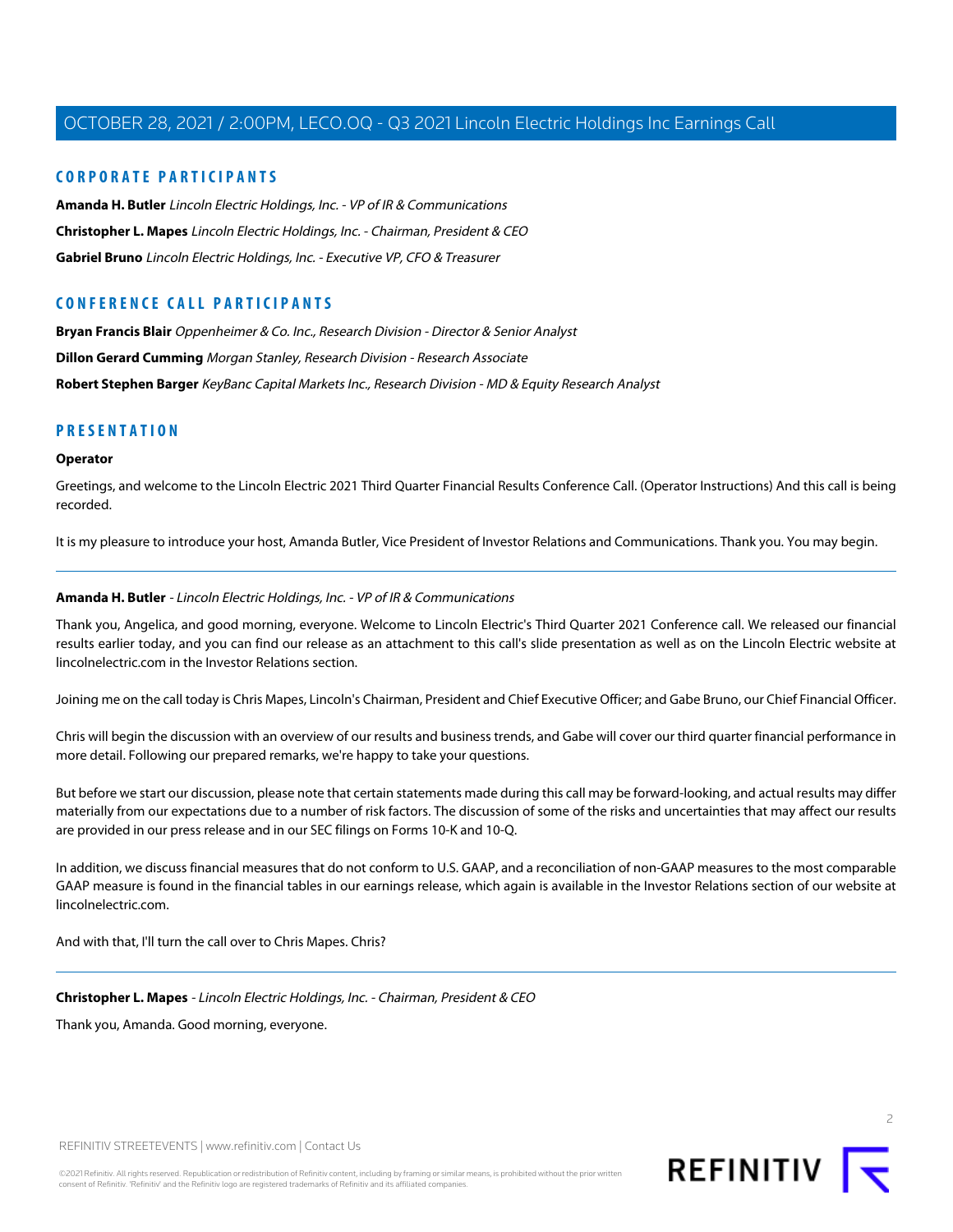Turning to Slide 3. I'm pleased to report that we generated record sales and earnings in the third quarter. Our team continues to do an excellent job servicing strong underlying demand from our global customers, while navigating a challenging operating environment and advancing our long-term strategic commercial and operational initiatives.

Our third quarter sales increased 21%, led by 18% organic growth. Profitability increased on a year-over-year basis and sequentially, with a 15.2% adjusted operating margin and a strong 28% incremental margin. Volume growth, price management, expense control and benefits of our structural cost reduction actions delivered strong results.

We also improved our return on invested capital, up 440 basis points to 22.8%. Cash flow generation remained strong, up 23% to \$110 million with a 97% cash conversion. Capital allocation was balanced in the quarter with approximately \$94 million invested in growth, led by \$75 million in the Harris business.

We returned approximately \$80 million to our shareholders, including \$50 million in share repurchases and a \$30 million in dividends. As previously announced, the Board approved a near 10% increase in our dividend payout, marking our 27th -- our 26th consecutive annual increase. So despite near-term headwind, the business is performing at or near record levels across key metrics, and we're focused on capitalizing on an industrial expansion and our higher standard strategy.

Turning to Slide 4, to cover underlying growth trends in more detail. Third quarter organic growth of approximately 18% remained solid across all our product areas and regions. Both consumables and equipment system organic sales increased approximately 20% and our automation portfolio increased at a high single-digit percent pace, with a portion of automation revenue pushed out in the late fourth quarter or early 2022 due to robotic arm supply delays.

With customers accelerating capital spending in this space, we continue to see strong order activity and backlog levels in automation. Geographically, growth rates slowed internationally due to challenging prior year comparisons as that region rebounded faster than Americas last year.

Looking at end markets. Underlying demand remains strong across all of our end sectors, with organic sales now flat to growing in the third quarter despite challenged automotive production levels and a slow recovery in energy.

Heavy industry sector growth accelerated in the third quarter by a low to mid-30% rate, while automotive, general industries and construction and infrastructure organic sales increased in the mid-teens to 20% rate. Energy was steady with the prior year as comparisons eased, oil and gas fundamentals improved and customers cautiously began to reinvest in the sector. This segment should trend positive as we move into 2022.

While there is some choppiness in our end markets due to supply conditions, we see healthy underlying demand in backlog. In our operations, we expect inflation and tight supply chain conditions to persist through mid-2022 and are managing the business accordingly with elevated inventory levels. We're leveraging our international footprint and supply network for increased agility to maintain ample product availability. Our customer-first approach has positioned us well in the market.

We're also continuing to operate safely given COVID risks and launched a vaccine incentive program in the quarter across our U.S. operations to encourage employees to be fully vaccinated. We believe this is a good investment in our business, employees and for our communities.

Our operations around the world have managed through and migrated to a more flexible work environment. As an example, we rolled out our work appropriately program across our headquarters campus, which provides managers and employees with a more flexible work approach at Lincoln Electric. I believe programs like these, commitment to our employees and our strong culture are why Lincoln Electric was recognized again this month by Forbes as one of the world's best employers in 2021.

So as we finish the year, we continue to expect growth in our business with standard volume seasonality in our segments as well as accelerated contributions from our acquisitions. We also expect pricing to remain elevated due to additional actions that we've announced to recover rising raw material costs and achieved neutral price cost by year-end.

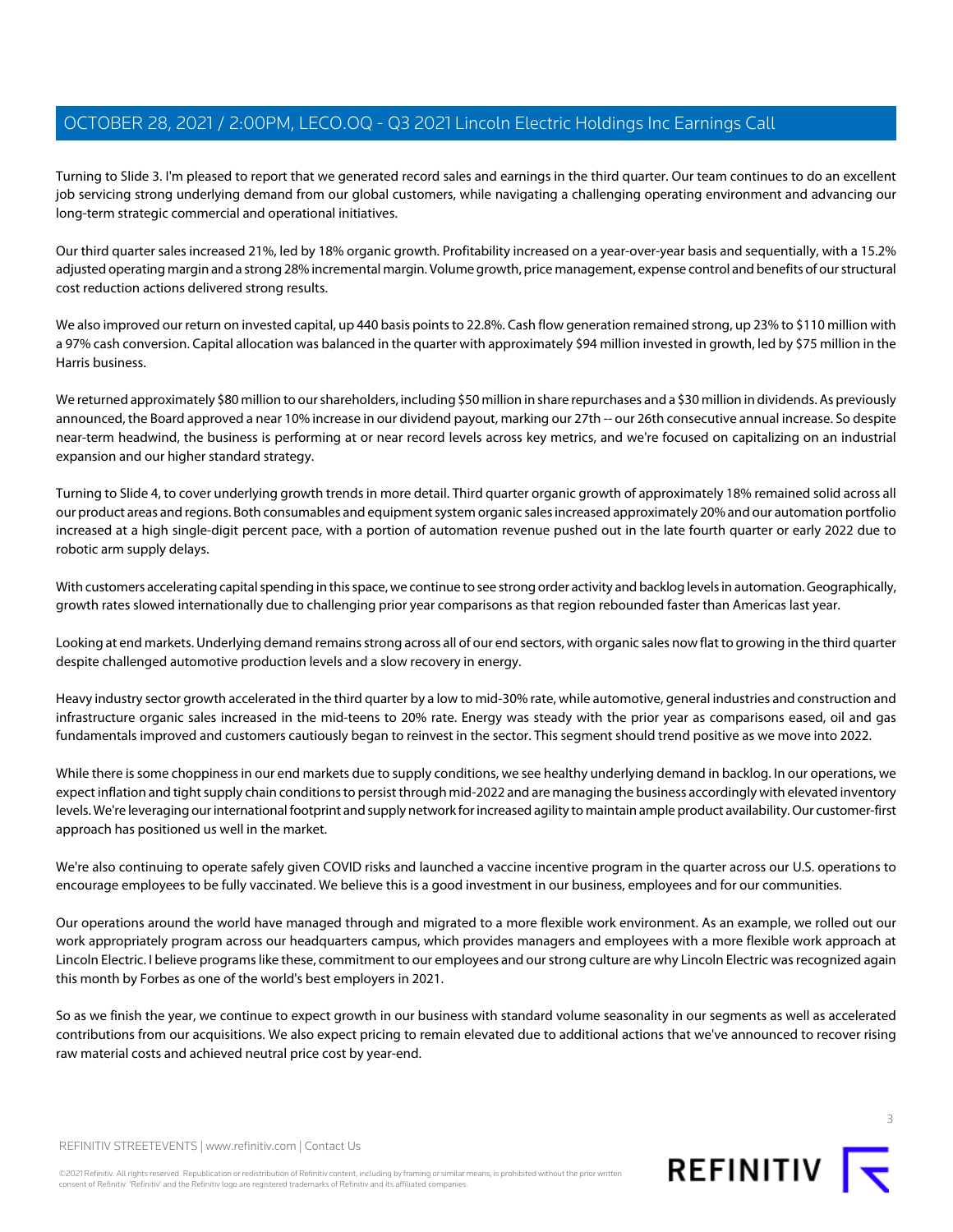As we look into 2022, we expect continued favorable demand trends as the industrial cycle remains positive. We're well positioned to excel in this environment.

And now I'll pass the call to Gabe to cover the third quarter financials in more detail.

### <span id="page-3-0"></span>**Gabriel Bruno** - Lincoln Electric Holdings, Inc. - Executive VP, CFO & Treasurer

Thank you, Chris. Moving to Slide 5. Our consolidated third quarter sales increased approximately 21%, driven by 11% higher price and a 7% increase in volumes, a 2% contribution from acquisitions and a 30-basis-point favorable impact from foreign exchange.

Our gross profit margin increased 110 basis points to 33.3% as benefits from volumes, pricing and cost reduction actions offset higher input costs, including raw material and freight costs and an \$11 million LIFO charge. LIFO charges for the first 9 months were approximately \$24 million, and we expect an additional \$8 million charge in the fourth quarter due to continued inflation. Price cost is slightly positive year-to-date, and we anticipate it will be neutral for the full year due to inflation and LIFO charges.

Our SG&A expense increased approximately 14% or \$18 million to \$149 million in the quarter. Higher incentive compensation and acquisitions represented substantially all of the increase. SG&A as a percent of sales decreased 110 basis points to 18.5% due to higher sales.

Reported operating income increased approximately 49% to \$116 million or 14.3% of sales. Operating income included approximately \$7 million of special items. Excluding special items, adjusted operating income increased 46% to \$123 million or 15.2% of sales, a 260-basis-point increase versus the prior year on improved volumes, cost reduction benefits and diligent price/cost management, which generated a 28.1% incremental margin.

We continue to expect a full year incremental margin in the high 20% range with an expected fourth quarter incremental margin in the mid-20% range. We incurred a \$71 million expense in other income substantially related to a \$74 million settlement charge associated with the termination of a frozen U.S.-defined benefit pension plan. We expect an additional noncash settlement charge of approximately \$35 million to \$45 million in the fourth quarter.

Our third quarter effective tax rate was 17.3% or 21.3% on an adjusted basis due to our mix of earnings and discrete items. We continue to expect our full year 2021 effective tax rate to be in the low 20% range, subject to the mix of earnings and anticipated extent of discrete items.

Third quarter diluted earnings per share decreased 45% to \$0.53 compared with \$0.97 in the prior year. Excluding special items, adjusted diluted earnings per share increased approximately 42% to a record \$1.56 in the quarter.

Now moving to our reportable segments on Slide 6. Americas Welding segment's third quarter adjusted EBIT increased 43% to approximately \$85 million. The adjusted EBIT margin increased 220 basis points to 16.9% from benefits of higher volumes and price cost management, which offset higher inflation and an \$11 million LIFO charge. Americas Welding organic sales increased approximately 24%, led by 11% higher volumes and a 12% benefit from pricing actions. Organic sales increased across all product areas and end markets in the quarter, led by an acceleration in heavy industry demand.

Moving to Slide 7. The International Welding segment's adjusted EBIT increased 116% to \$29 million. The adjusted EBIT margin increased 570 basis points to 12.4% on higher volumes, the benefits of structural cost saving initiatives and price cost management. Organic sales increased approximately 15%, reflecting continued price management to mitigate inflation and volume growth, notably in equipment systems. Approximately 80% of International Welding's end markets grew in the third quarter, led by heavy industries and automotive, while energy compressed slightly due to tough prior comparisons in the power generation sector. The segment also benefited approximately 2% from the Zeman acquisition.

Moving to The Harris Products Group on Slide 8. Third quarter adjusted EBIT decreased approximately 9% to \$16 million. Adjusted EBIT margin decreased 390 basis points to 13.3% on a challenging prior year record margin and less favorable mix lower retail volumes and acquisition integration costs. We expect similar margin performance in the fourth quarter with margins increasing in 2022 once our acquisition is fully integrated.



©2021 Refinitiv. All rights reserved. Republication or redistribution of Refinitiv content, including by framing or similar means, is prohibited without the prior written consent of Refinitiv. 'Refinitiv' and the Refinitiv logo are registered trademarks of Refinitiv and its affiliated companies.

 $\Delta$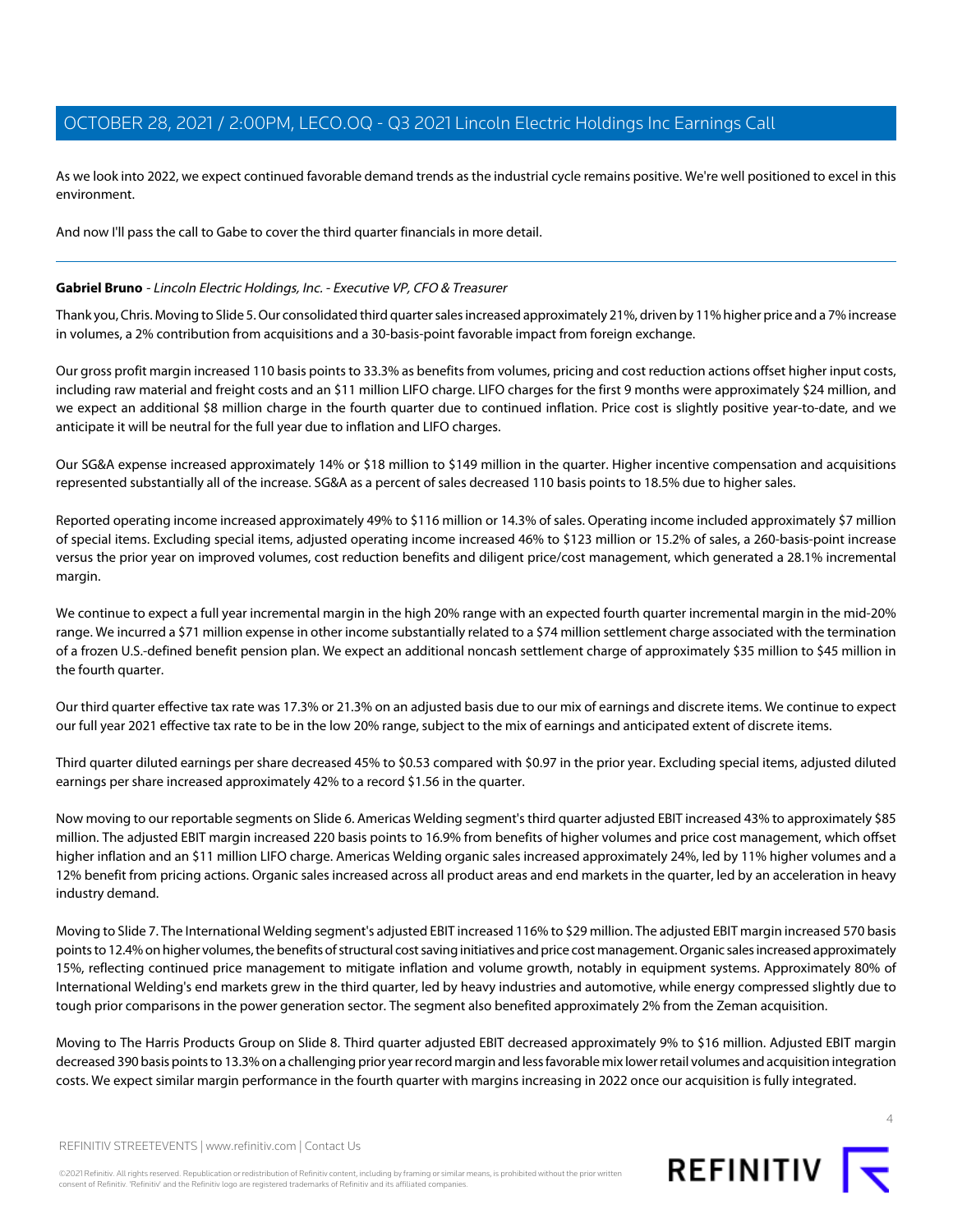Organic sales increased approximately 7%, led by pricing actions to mitigate raw material costs. Volumes compressed slightly on lower retail channel sales due to challenging prior year comparisons. Excluding retail, Harris volumes increased in the quarter on continued growth in HVAC and industrial applications.

Moving to Slide 9. We generated approximately \$110 million in cash flows from operations and achieved 97% cash conversion. Working capital remains intentionally elevated to support the recovery and mitigate supply chain constraints as we expect to maintain that posture into 2022.

Moving to Slide 10. We invested approximately \$94 million in growth, including \$75 million for the Harris acquisition and approximately \$19 million in capital expenditures. We now expect to spend approximately \$65 million to \$70 million in CapEx this year. We returned \$80 million to shareholders in the quarter, including \$50 million in share repurchases. For the first 9 months, we repurchased approximately \$104 million in shares.

Return on invested capital remains strong, up 440 basis points to 22.8%. We maintained ample liquidity with \$718 million in the third quarter and remain within our target leverage range. With no near-term debt maturities and strong cash flows, we'll remain focused on growth investments and returning cash to shareholders.

With that, I would like to turn the call over for questions.

### **QUESTIONS AND ANSWERS**

### **Operator**

<span id="page-4-0"></span>(Operator Instructions) Our first question comes from the line of Bryan Blair from Oppenheimer.

### **Bryan Francis Blair** - Oppenheimer & Co. Inc., Research Division - Director & Senior Analyst

Chris, you've sounded pretty bullish on industrial demand runway in recent quarters with some understandable call-outs today about the unique operating environment. Just curious if you can provide some more color how you're thinking about the impact of supply chain dynamics and whether there is any real fear that inflation and price response may lead to demand destruction and take away some of that attractive runway that we've talked about in the recent past?

### **Christopher L. Mapes** - Lincoln Electric Holdings, Inc. - Chairman, President & CEO

Yes. Well, I'd say a couple of things around that, Bryan. One is that, I think that our decision as a leadership team to have confidence that this is a positive industrial cycle that we made very early in the year and then investing in the business behind that from a supply chain as well as from a strategic standpoint has well positioned us as we've seen this demand move into the marketplace.

I think what's important is that, look, our teams, I think, are executing very well. It's not that we don't have supply chain challenges. You saw some of that supply chain challenge that we called out relative to some of the concerns around the availability of robotic arms in the marketplace that had an impact in our automation business in the quarter. So I don't want to signal that those challenges aren't there. It's just that our teams have done a very good job of managing them, and I've got confidence that we'll be able to manage them as we move forward.

We've seen real strong demand within the business, and we're seeing that in our backlog. And we certainly haven't had any indication to date that inflation or any other variable is impacting that backlog negatively. And we're beginning to see those backlogs out there in those various segments and those major customers that we have within those segments as they're starting to talk about their business. So I think just accelerated confidence in the industrial cycle in a demand model that we see in front of us. And as I stated in my comments, I think we're well positioned to execute on that as we move through the rest of the year and into 2022.

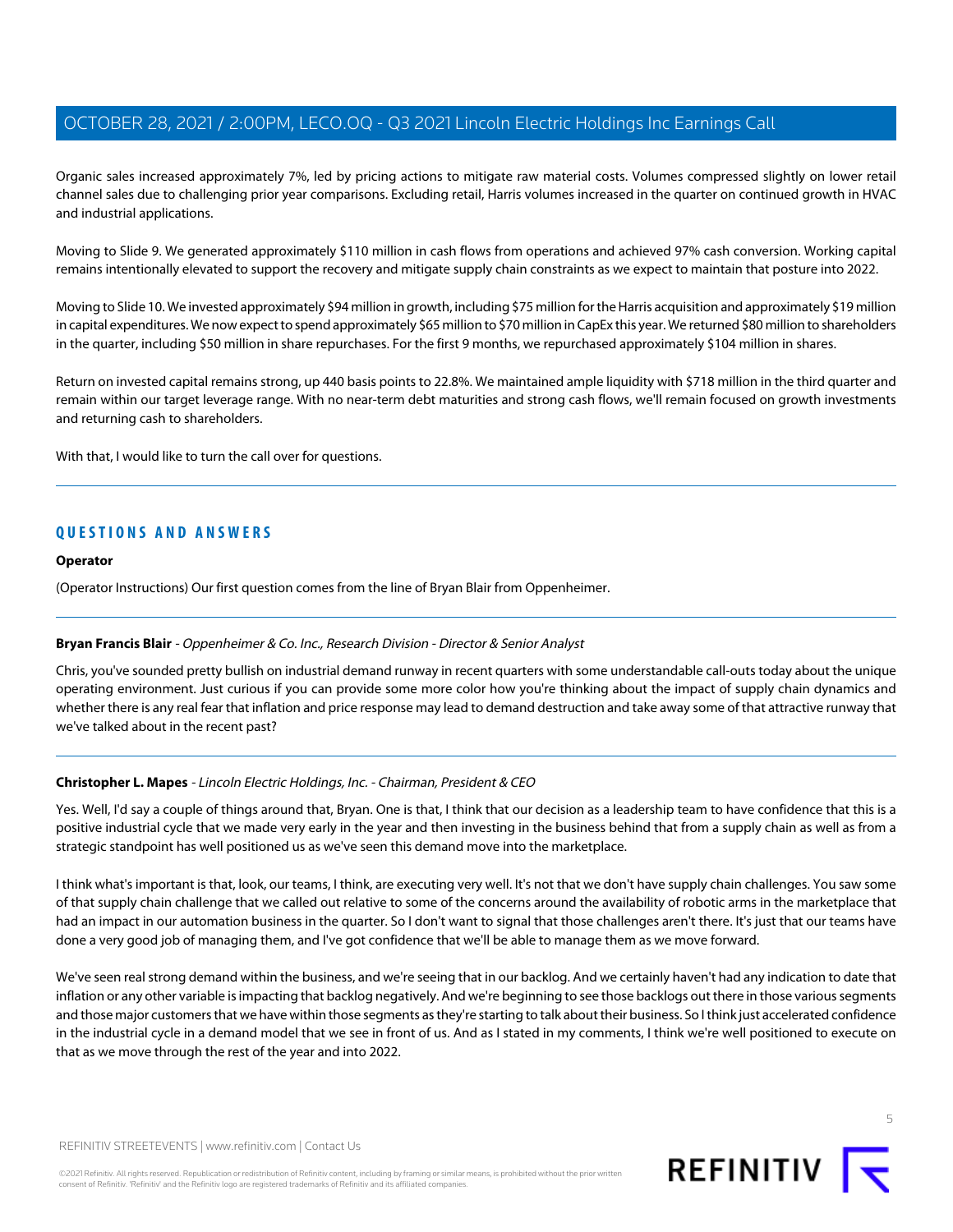### **Bryan Francis Blair** - Oppenheimer & Co. Inc., Research Division - Director & Senior Analyst

That's all great to hear. And international margin was again a highlight in the third quarter. If we look at the second, third quarter margin rate, is there anything that structurally speaking would drive margin lower on a go-forward basis? Or is 12-plus percent kind of the structural jumping off point as we think of the volume incrementals going forward?

### **Christopher L. Mapes** - Lincoln Electric Holdings, Inc. - Chairman, President & CEO

Well, it certainly was exciting to see the performance of our international business in Q3, which is traditionally has had some cyclicality associated with it, especially in the European businesses where you have usually some shutdowns, and we saw some shutdowns during this past quarter. Our teams there have executed on our higher standard strategy. In our higher standard strategy, we said we want to get that business to double-digit margins and show consistency in those double-digit margins. And they've achieved that.

And I think what you'll see from Lincoln Electric and myself is that, as we're migrating into 2022, you'll see us updating our higher standard targets for this business and a couple of other areas of the business as we look at then what we can achieve in that area of our business in executing our longer-term strategy. But it was a very positive result for us in Q2. And we need to be able to show we can execute on that through the cycle, but it certainly was a very positive sign of what we achieved there in the market in Q2 and Q3.

### **Operator**

<span id="page-5-0"></span>(Operator Instructions) Our next question comes from the line of Mr. Dillon Cumming.

### **Dillon Gerard Cumming** - Morgan Stanley, Research Division - Research Associate

Great. I wonder if you could start talking about deal integration quickly for a second. Obviously coming off of a bit of a heavier kind of M&A quarter for you guys, and it sounds like that was partially driving a bit of margin dilution in the Harris segment. Just curious if you can kind of talk to how those recent deals have been progressing? When you would expect any margin multiplied the business, is that trending back towards the segment average?

### **Christopher L. Mapes** - Lincoln Electric Holdings, Inc. - Chairman, President & CEO

Yes. So look, great question. Not necessarily unexpected for us. When we acquired that business, we'd identified that they were having some supply chain challenges, multiple locations, probably didn't have the process strength that we would like to see to be able to support that business longer term.

Our Harris team has just been doing an exceptional job of getting in and assisting those businesses. We found some really good talent. We found people that have really -- want to be part of the larger business longer term.

So as it relates to the integration, I think, on path, but certainly not surprised by the fact that we've had some challenges with the integration portion of that.

As Gabe mentioned, I think we'll see that moving into Q4, and then we would expect more favorability of that as we're moving into 2022. And look, I think that's probably been a drag for us somewhere between 50 and 100 basis points just in that business. With the noise around supply chain, it's hard to feel exacting relative to that target. But kind of -- as we had expected, we love the strategy. We love the products. We found some great people. We'll continue to work hard on that integration as we're exiting '21 and get that positioned well for us as we're moving into '22.

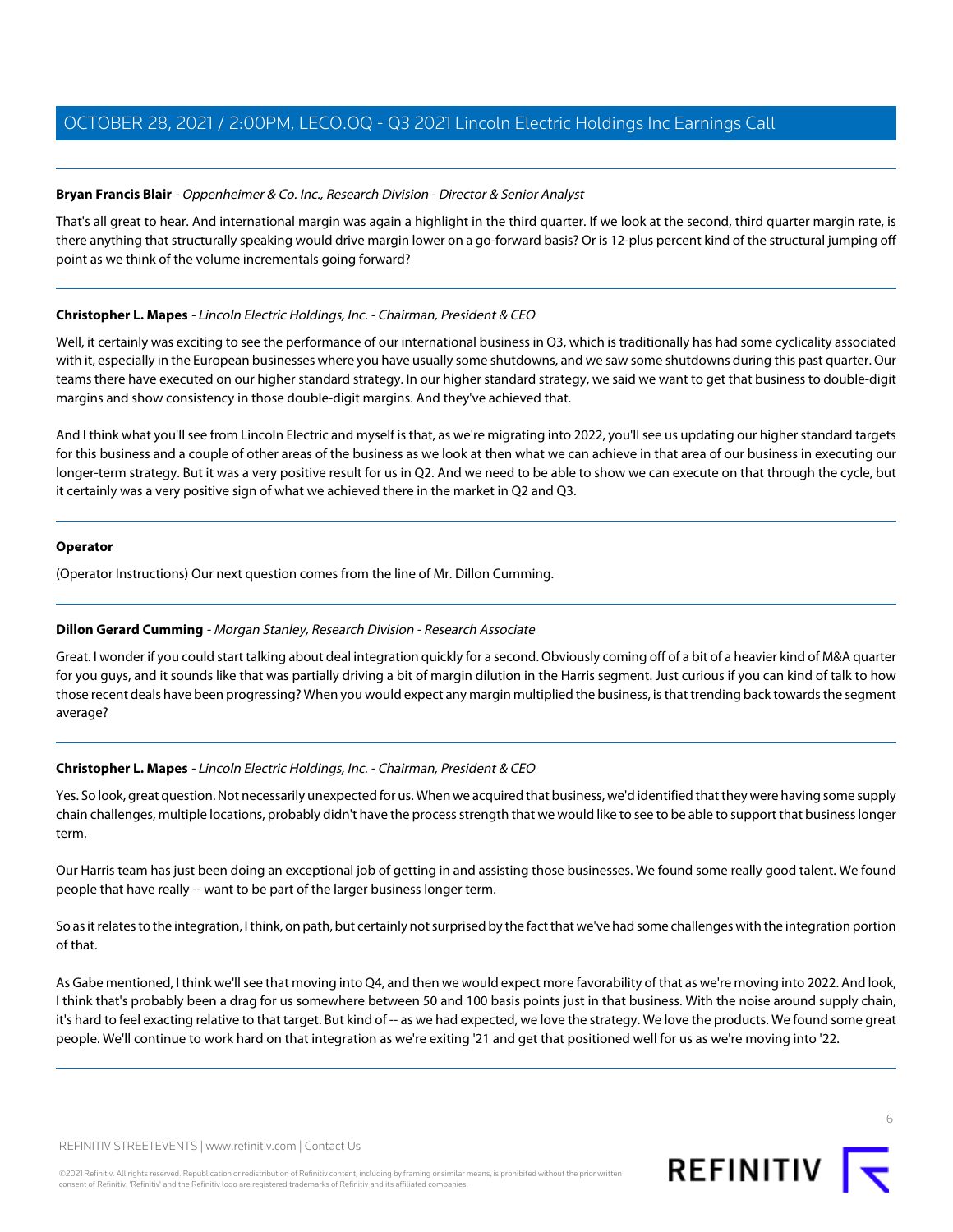### **Dillon Gerard Cumming** - Morgan Stanley, Research Division - Research Associate

Okay. Yes, that certainly makes sense. And then maybe if I can switch over to automation for a second. Obviously, your tone there is still very much upbeat. It sounds like there's some modest push outs in the first quarter into next year. But I'm just curiously, more broadly, to what extent do you feel like the conversations there and you're kind of associated quoting activity are becoming more need-based versus lot-based? I mean I think we're all reading the same headlines about labor challenges in the market. So just curious to what extent of your customers are still doing that payment on the labor side and starting to look to automation as a solution?

### **Christopher L. Mapes** - Lincoln Electric Holdings, Inc. - Chairman, President & CEO

Yes. It's interesting that need versus want, at the end of the day, I believe that most of the automation has always been need-based. So look, when I think about the customers that I'm talking to and when I go through our operations on the automation side and talk to our employees and about the interactions they're having. When I think about productivity, when I think about process improvement, when I think about quality enhancement, when I think about labor mitigation, those have always been need-based for manufacturers. So I'm seeing people continue to be energized around those discussions.

There may have been a window that we experienced certainly in 2020, where you might say even though they wanted it because it was need-based, they didn't want to go down that path because of challenges associated with working through their employee groups in a COVID environment and how could they do some of that activity. But we've seen really strong engagement, really strong early order activity as we're migrating into Q4. So just a lot of confidence in the business, but we do see some choppiness on the supply chain there specifically or about the robotic arm supply chain.

We're working very close with our key strategic partners. But that is the one area that we need to continue to make improvements in. But you're right. I'm still very confident in the demand profile. And again, when I think about that, I see that as need-based decision-making. There's a lot of challenge over productivity. They've got challenges over demand. It's going to continue to drive people towards more automated solutions in the marketplace. And I believe those individuals will look to Lincoln Electric.

### **Dillon Gerard Cumming** - Morgan Stanley, Research Division - Research Associate

Okay. Got it. That's really helpful color. And then maybe if I can just sneak in one last one here. Gabe, it was on your comments on the price cost side. I think you said that you were still planning to kind of end the year at price cost neutral versus kind of positive year-to-date. I guess that would kind of imply that you're planning to run slightly negative in the fourth quarter. I guess, what's that kind of imply about the exit rate kind of going into next year, like would that still imply that you're planning to taking the ride of price increases entering '22 do you still maintain that level of neutrality? Or how should we kind of like inside the comments in terms of like the implied fourth quarter negative price cost versus wanting to maintain the neutrality into next year?

### **Gabriel Bruno** - Lincoln Electric Holdings, Inc. - Executive VP, CFO & Treasurer

Yes. Dillon, that's a great question, and I just want to anchor on our consistent discussions around how we've migrated the year, right, that is to maintain a price cost neutral position. We started the year a little bit negative. We progressed a little bit positive. We're slightly positive over the 9 months, but that's our strategy, right, to maintain a neutral position and be very responsive to how we see input costs. And we enter the fourth quarter with another round of price increases because we see some additional material costs and freight challenges, and that's how we manage the price cost management.

### **Operator**

Our next question comes from the line of Mr. Nathan Jones from Stifel. Mr. Jones?

REFINITIV STREETEVENTS | [www.refinitiv.com](https://www.refinitiv.com/) | [Contact Us](https://www.refinitiv.com/en/contact-us)

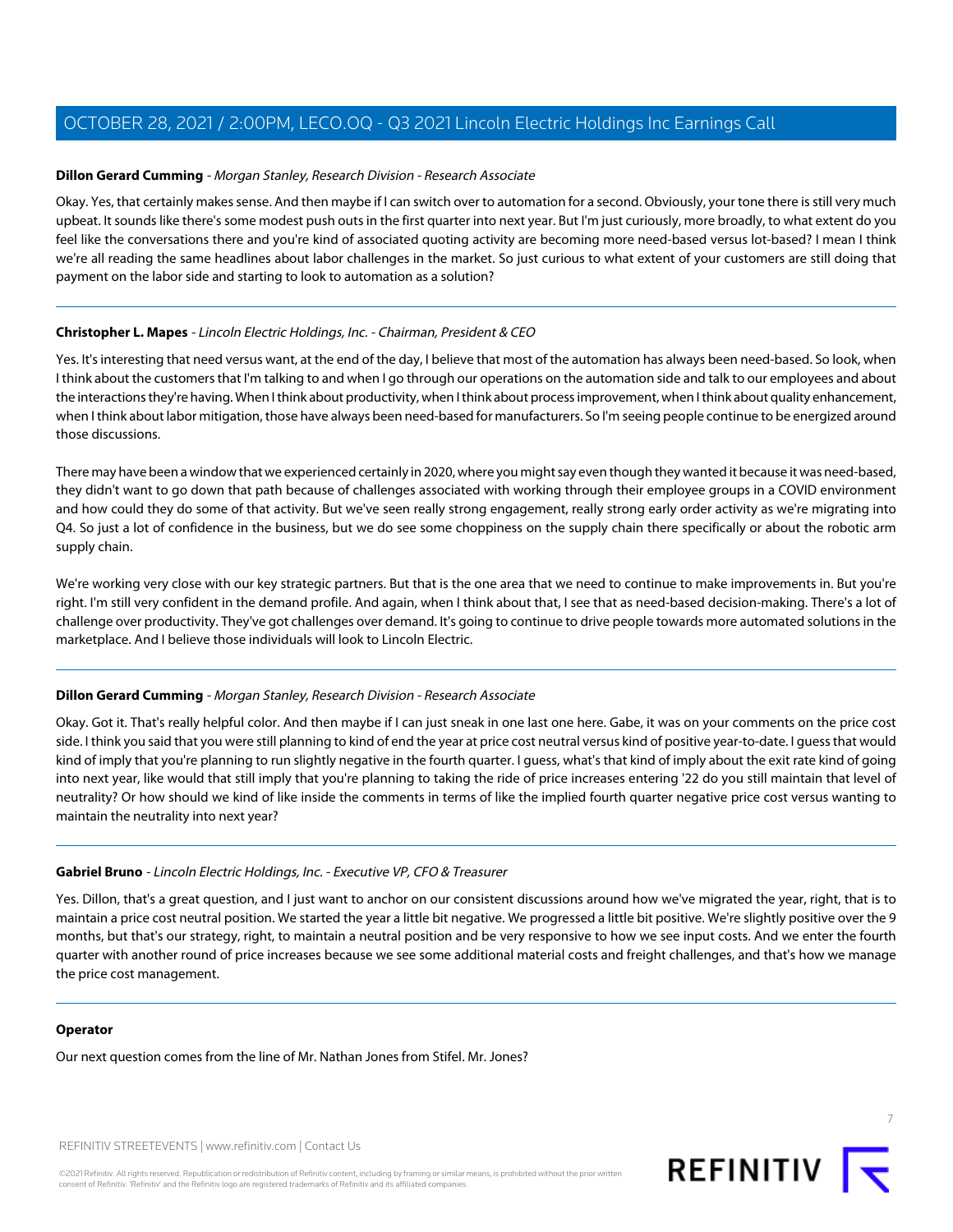### **Amanda H. Butler** - Lincoln Electric Holdings, Inc. - VP of IR & Communications

Maybe we can pass to the next queue -- the person in queue.

### **Operator**

<span id="page-7-0"></span>Yes, ma'am. Our next question comes from the line of Mr. Steve Barger.

### **Robert Stephen Barger** - KeyBanc Capital Markets Inc., Research Division - MD & Equity Research Analyst

I know it's really tough to make predictions about next year given the environment. Just -- like, Chris, given the order strength and the backlog that you see, are you preparing for double-digit growth next year?

### **Christopher L. Mapes** - Lincoln Electric Holdings, Inc. - Chairman, President & CEO

You're right, Steve. It's awfully hard to make that prediction. I mean at the end of the day, I'll foundationally go back to what we've had a lot of confidence in. Confidence in our business, confidence that we're in a positive industrial cycle, confidence that we're seeing very strong order demand and reaction from our industry segments. The fact that now all the industry segments that we are -- we believe are critical to our business are trending positively, seeing energy start to turn a little bit. All those things create a very good environment for us. But probably not willing to say that necessarily or set a target as to what that rate will be as we're moving into 2022, but certainly believe '22 is setting up as a favorable demand environment for Lincoln Electric.

### **Robert Stephen Barger** - KeyBanc Capital Markets Inc., Research Division - MD & Equity Research Analyst

Got it. And Gabe, your prediction for incremental margin for the year was right on. Does inflation or supply chain make you think differently about incremental going forward, whether it's high single or low double-digit growth next year?

### **Gabriel Bruno** - Lincoln Electric Holdings, Inc. - Executive VP, CFO & Treasurer

That's actually a great point. I would just anchor on our model, right? So we're tracking higher at the high 20s. Beyond that, when we're talking about mid-single digit to high single-digit type growth, our traditional models in that mid- to high 20s. So that's how I think about it. And we're going to manage supply chain, we'll execute, as you've seen and we'll manage pricing and material cost inflation as we've done. So we are very disciplined, as you know, in being able to navigate in those challenging operating environments.

### **Robert Stephen Barger** - KeyBanc Capital Markets Inc., Research Division - MD & Equity Research Analyst

Got it. And if I can just ask a short one. Chris, are you getting any pushback on price, where buyers just basically price insensitive right now based on end market optimism, the same kind of optimism you're reflecting in your comments?

### **Christopher L. Mapes** - Lincoln Electric Holdings, Inc. - Chairman, President & CEO

Yes. Look, they're never insensitive to pricing. So it just takes us continuing to work with those customers very closely and making sure that they recognize what we're trying to accomplish. And I think, look, we also have very -- we have very educated customers. Our large OEM base is seeing a lot of the similar issues that we are challenged with. So there might not have to be as much of a discussion centered around what's going on within the market. But I assure you, that those conversations still need to happen. And quite frankly, we're working with those customers.